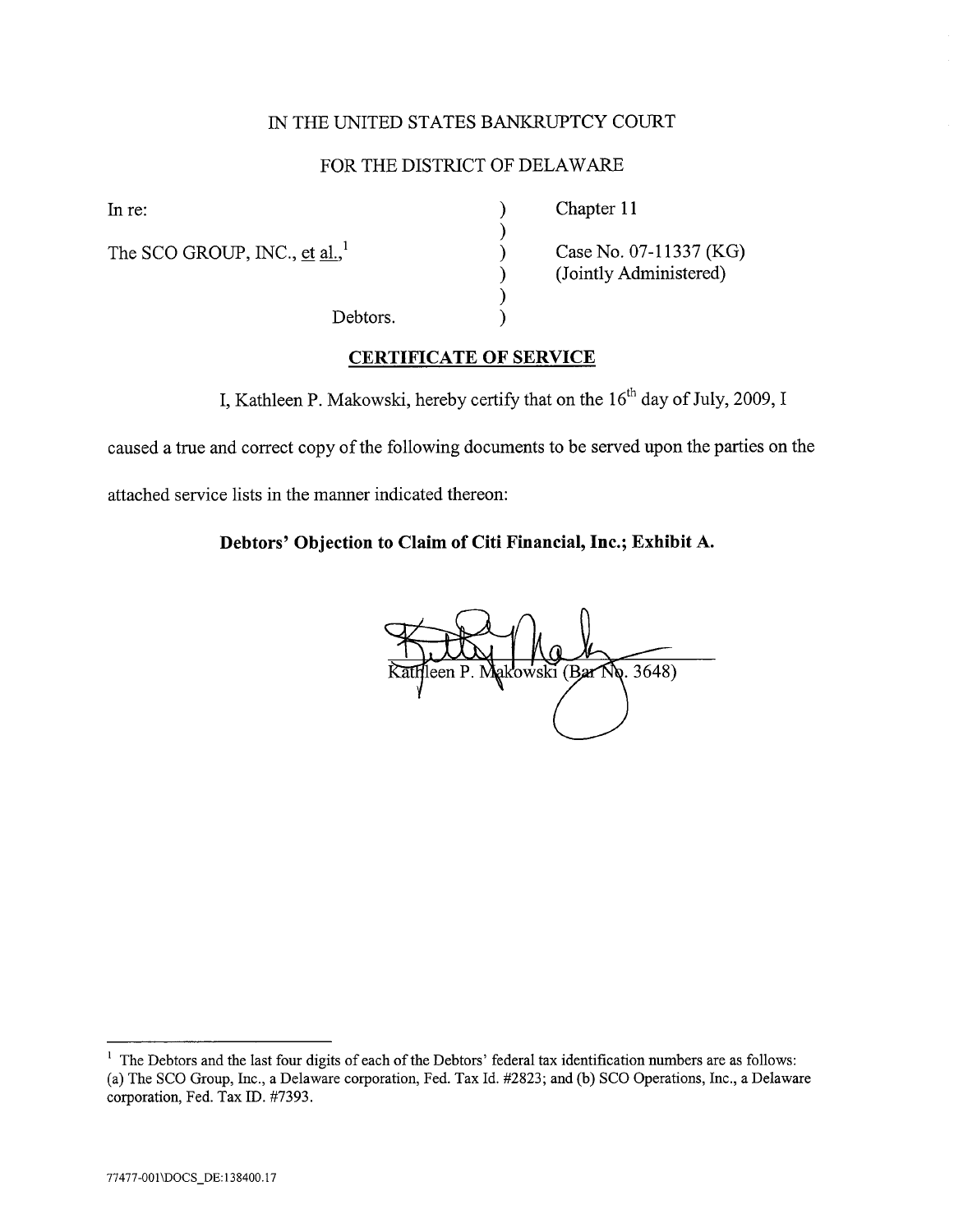# The SCO Group - Special Service List

Case No, 07-11337 Doc. No, 150792 01 - Hand Delivery 01 - First Class Mail

# Hand Delivery

(Counsel to Claimant) R. Craig Martin, Esquire Edwards Angel Palmer & Dodge LLP 919 N, Market Street, Suite 1500 Wilmington, DE 19801

# First Class Mail

(Claimant) Citi Financial, Inc, Kim Andres, Esquire Citi GCG Litigation Service Center 3950 Regent Blvd, Mail Stop SIB-135 Irving, TX 75063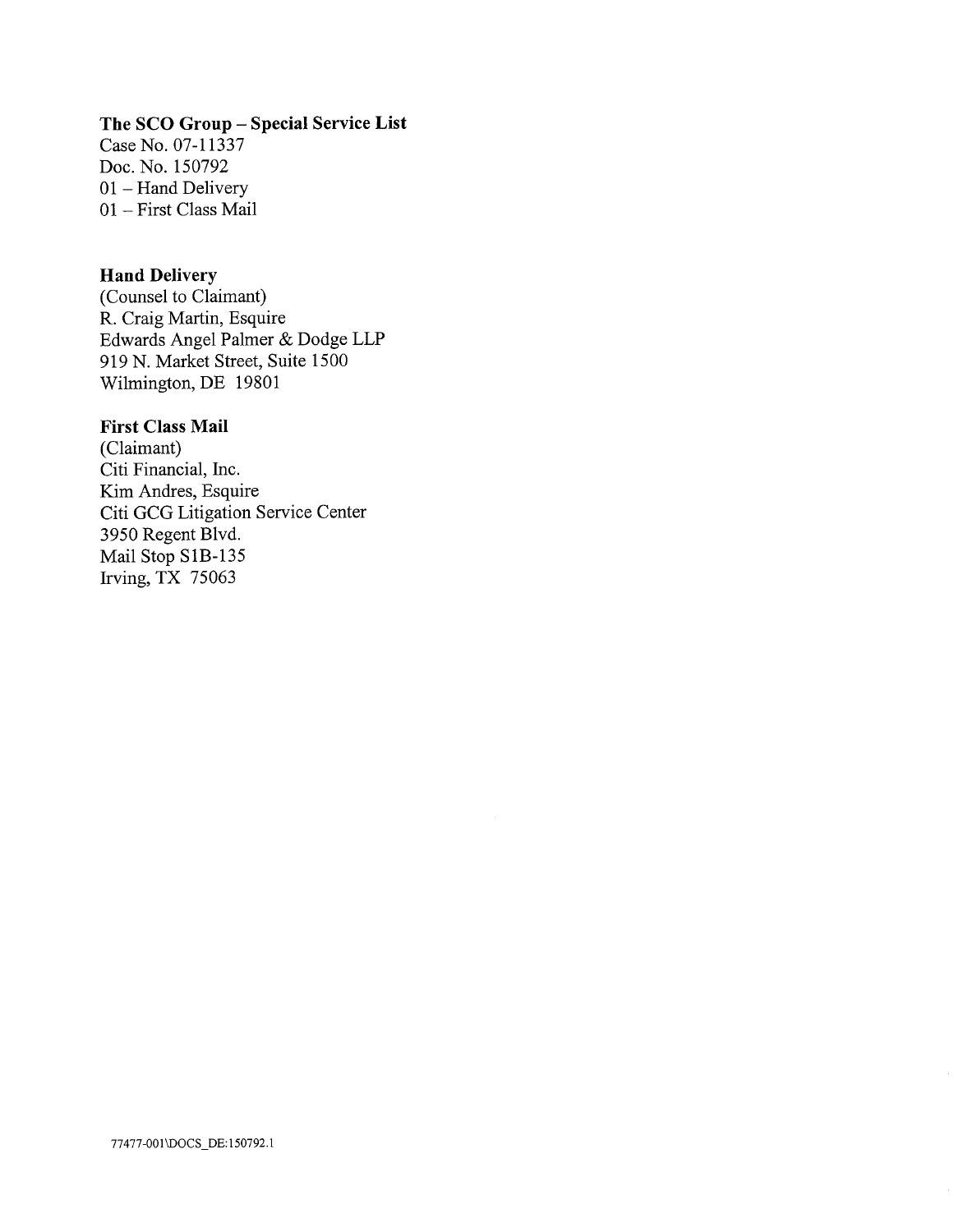## The SCO Group, Inc., 2002 Service List

Case No. 07-11337 Doc, No, 131171 04 - Hand Delivery 32- First Class Mail 01 - Foreign First Class 01 - Email Service

(Counsel for Debtors) Laura Davis lones, Esquire James E. O'Neill, Esquire Kathleen P. Makowski, Esquire Pachulski Stang Ziehl & Jones LLP 919 North Market Street, 17th Floor P,O, Box 8705 Wilmington, DE 19801)

### Hand Delivery

(United States Trustee) Joseph J. McMahon, Jr., Esquire United States Trustee 844 King Street, Room 2207 Lockbox #35 Wilmington, DE 19899-0035

#### Hand Delivery

(Counsel for IBM Corp,) Laurie SeIber Silverstein, Esquire Potter Anderson & Corroon LLP 1313 N. Market Street,  $6<sup>th</sup>$  Floor Wilmington, DE 19899

#### Hand Delivery

(Counsel for Novell, Inc.) Michael R. Nestor, Esquire Young Conaway Stargatt & Taylor, LLP The Brandywine Building 1000 West Street, 17<sup>th</sup> Floor Wilmington, DE 19899

### Hand Delivery

(Counsel to CitiFinancial Inc.) Stuart M. Brown, Esquire R. Craig Martin, Esquire Edwards, Angell Palmer & Dodge LLP 919 North Market Street, Suite 1500 Wilmington, DE 19801

#### Via Electronic Delivery

Ryan Tibbitts Jean Acheson rtibbitts@sco.com

# First Class Mail

(Counsel for Debtors) Paul Steven Singerman, Esquire Arhur J, Spector, Esquire Berger Singerman, P.A. 350 E. Las Olas Boulevard, Suite 1000 Fort Lauderdale, FL 33301

#### First Class Mail

(20 Largest Creditor) AMICI LLC 912 State Route 143 Westerlo, NY 12193

## First Class Mail

(20 Largest Creditor) Stuart Singer, Esquire Boies Schiler & Flexner, LLP 401 East Las Olas Blvd., Ste, 1200 Fort Lauderdale, FL 33301

## First Class Mail

(20 Largest Creditor) The Canopy Group c/o Cushman & Wakefield P,O, Box 45257 San Francisco, CA 94145

### First Class Mail

(20 Largest Creditor) Microsoft Licensing, Inc, 6100 Neil Road Reno, NY 89503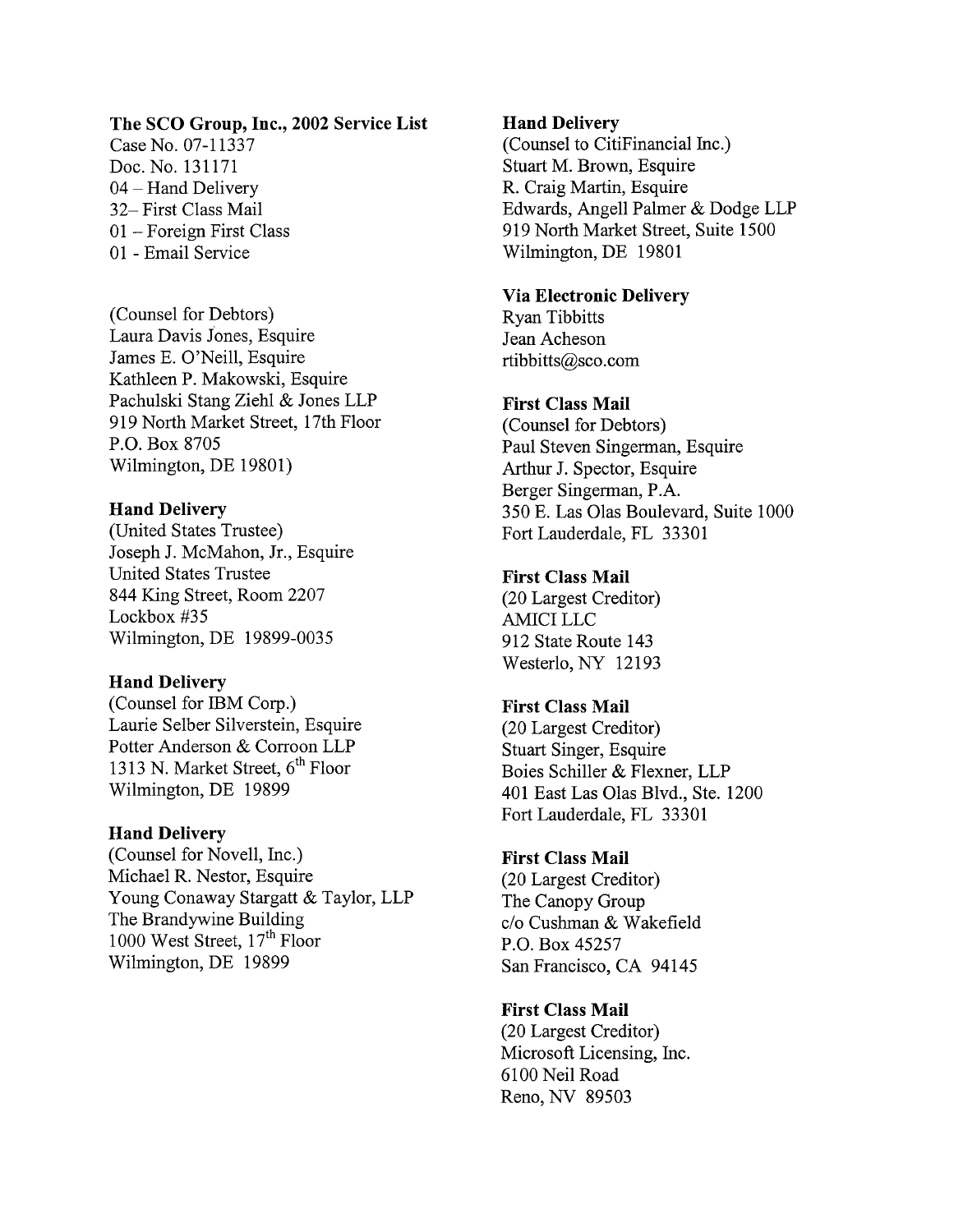#### First Class Mail

(20 Largest Creditor) David Wartner Sun Microsystems Inc Software Royalty Accounting Group 500 Eldorado Blvd Bldg 3 Broomfield, CO 80021

#### First Class Mail

(20 Largest Creditor) Veritas Software 350 Ellis Street Mountainview, CA 94043

### First Class Mail

(20 Largest Creditor) Intel Corporation Attn: Corporate Credite 1900 Prailie City Road Folsom, CA 95630

#### First Class Mail

(20 Largest Creditor) HP-Nonstop Royalty Accounting 20555 Tombball Parkway Houston, TX 77070

# First Class Mail

(20 Largest Creditor) Unisys Corporation Unisys Way Township Line & Union Meetings Blue Bell, PA 19422

### First Class Mail

(20 Largest Creditor) 4FRONT Technologies 4035 Lafayette Place, #F Culver City, CA 90232-2880

# First Class Mail

(20 Largest Creditor) Attn: Eugene Heller Silverman Heller Associates 1100 Glendon Ave., PH-1  $17<sup>th</sup>$  Floor Los Angeles, CA 90024-3503

### First Class Mail

(20 Largest Creditor) Madson & Austin 15 W, South Temple, Ste, 900 Salt Lake City, UT 84101

# First Class Mail

(20 Largest Creditor) Karyn Condie Business Manager R&D Strategic Solutions 5315-B FM 1960 Road West, #126 Houston, TX 77069

### First Class Mail

(20 Largest Creditor) Sage Forensic Accounting 136 E. South Temple, Ste, 2200 Salt Lake City, UT 84111

### First Class Mail

(20 Largest Creditor) David Wartner Sun Microsystems Inc 500 Eldorado Blvd Bldg 3 Broomfield CO 80021

# First Class Mail (20 Largest Creditor) Amlaw Discovery 22 West  $38<sup>th</sup>$  Street,  $2<sup>nd</sup>$  Fl. New York, NY 10018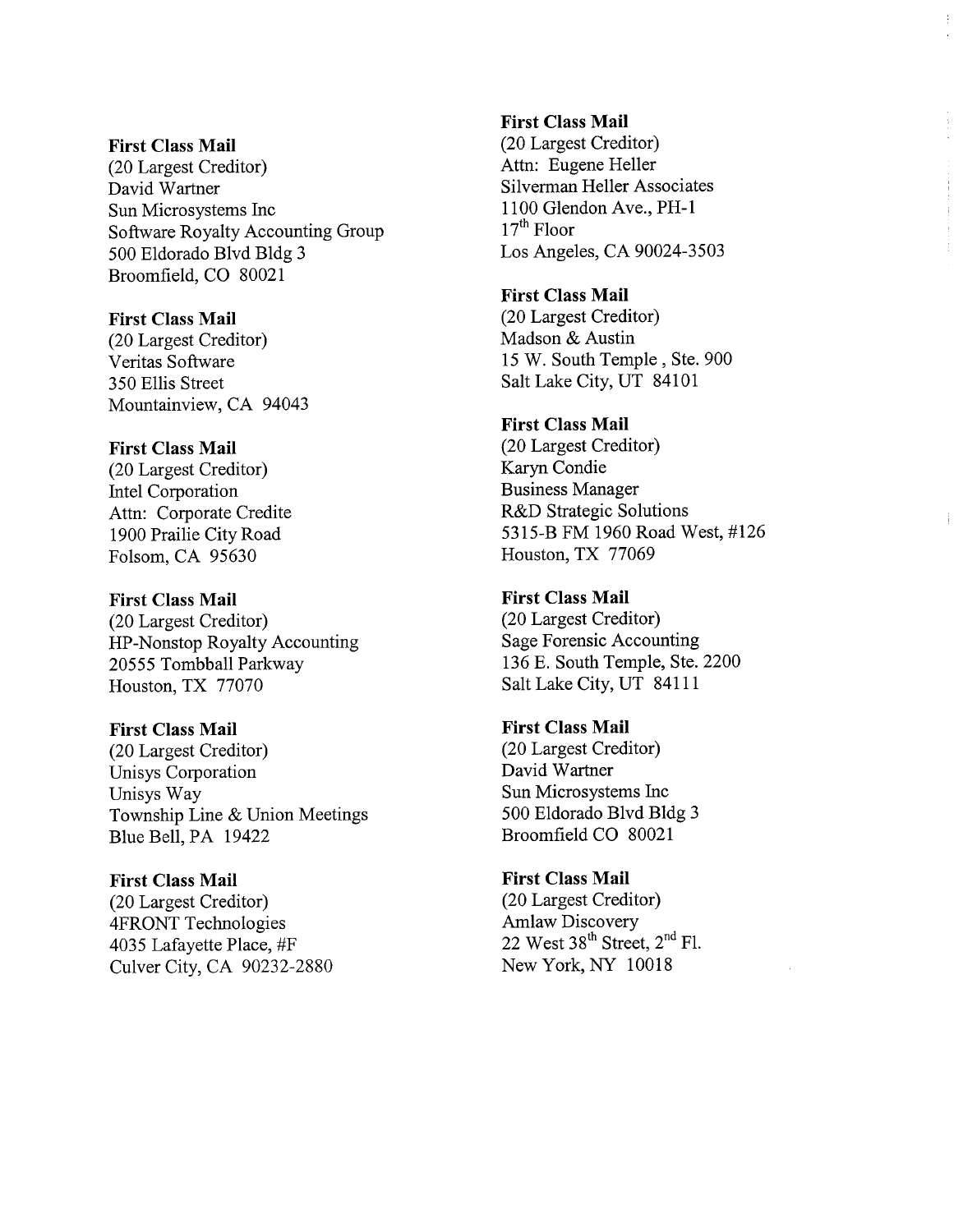#### First Class Mail

(Counsel for The Comptroller of Public Accounts of the State of Texas) Mark Browning, Esquire Assistant Attorney General Bankruptcy & Collections Division P,O, Box 12548 Austin, TX 78711-2548

#### First Class Mail

(Counsel for Tarrant County) Elizabeth Weller, Esquire Linebarger Goggan Blair & Sampson, LLP 2323 Bryan Street, Suite 1600 Dallas, TX 75201

# First Class Mail

(Counsel for IBM Corp.) Richard B. Levin, Esquire David R. Marriott, Esquire Cravath, Swaine & Moore LLP Worldwide Plaza, 825 Eighth Avenue New York, NY 10019

#### First Class Mail

(Counsel for Hewlett-Packard Company) Anne Marie Kennelly, Esquire Hewlett-Packard Company 3000 Hanover St., M/S 1050 Palo Alto, CA 94304

#### First Class Mail

(Counsel for Novell, Inc,) Larren M, Nashelsky, Esquire Julie D, Dyas, Esquire Morrison & Foerster LLP 1290 Avenue of the Americas New York, NY 10104

### First Class Mail

(Counsel for Novell, Inc.) Michael A. Jacobs, Esquire Adam A. Lewis, Esquire David E, Melaugh, Esquire Morrison & Foerster LLP 425 Market Street San Francisco, CA 94105-2482

# First Class Mail

(Counsel for Novell, Inc,) Joseph A. LaSala, Jr., Esquire General Counsel Novell, Inc, 404 Wyman Street, Suite 500 Waltham, MA 02451

#### First Class Mail

(Counsel for Novell, Inc.) James F, Lundberg, Esquire Associate General Counsel Novell, Inc, **M/S H544** 1800 South Novell Place Provo, UT 84606

#### First Class Mail

(Counsel for Sun Microsystems, Inc,) Thomas R. Califano, Esquire Vincent J. Roldan, Esquire DLA Piper US LLP 1251 Avenue of the Americas New York, NY 10020-1104

#### First Class Mail

(Equity Security Holder) Alan P. Petrofsky 3618 Alameda Apt. 5 Menlo Park, CA 94025-6251